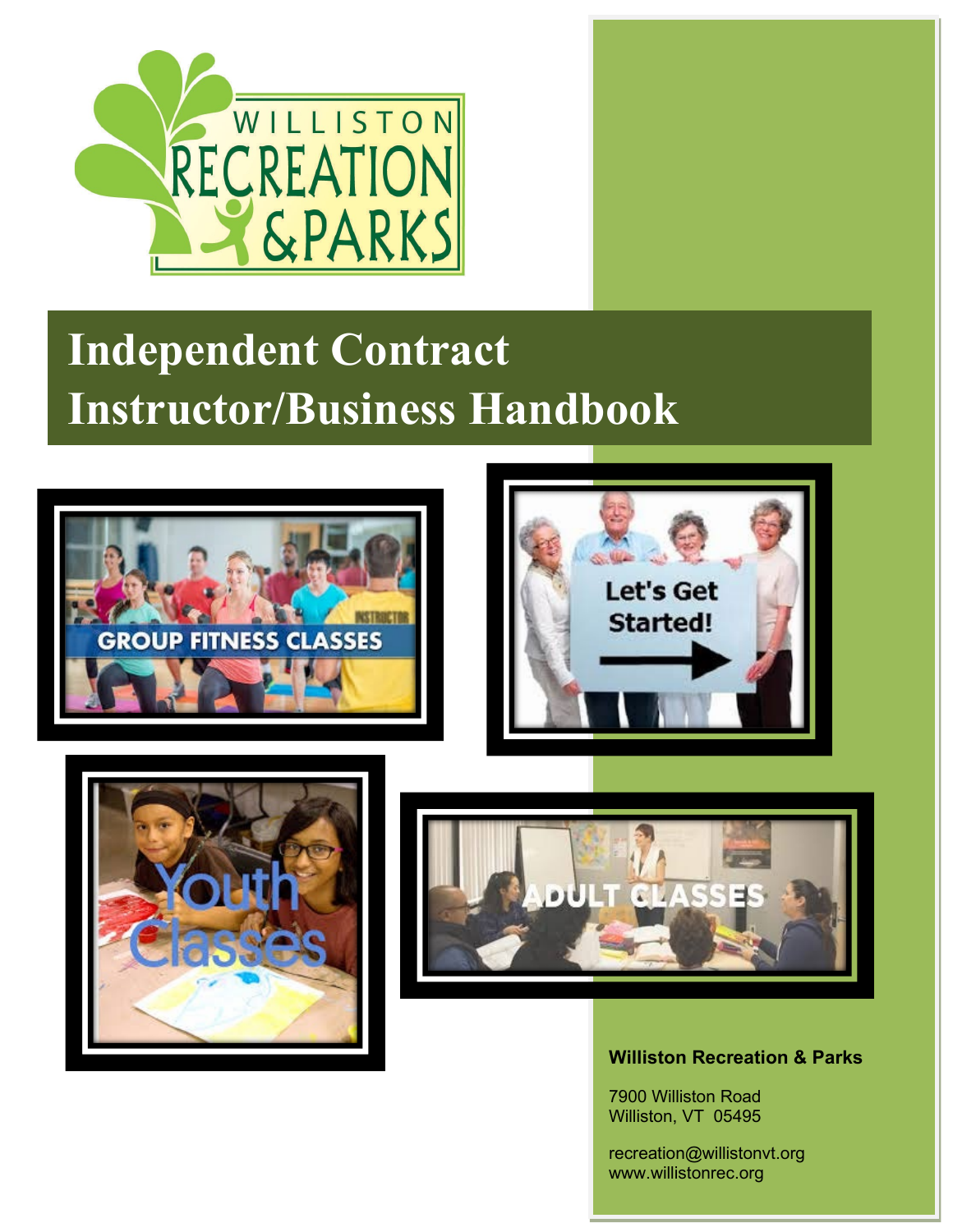## **About Us**

Thank you for your interest in becoming an Independent Contract Instructor/Business with the Williston Recreation & Parks Department. We are excited about the possibility of working together to reach common goals and to serve the community of Williston.

The Recreation and Parks Department is dedicated to building strong families through the provision of recreational opportunities. We believe that the benefits of participating in recreational programs and events are more important than the activity itself.

## **Introduction**

This handbook is designed to acquaint qualified individuals/businesses interested in teaching a program with WRPD. We hope that your questions are addressed in this manual. If not please contact us.

## **How It Works**

Williston Recreation and Parks Department (WRPD) utilizes Independent Contract Instructors (Instructor) and Businesses (Business) to provide recreational services to the community. In this manner you will not be an employee of the Town of Williston. Programs may be designed for preschoolers, school age children, teens, adults, families and seniors.

- The process begins with the Instructor/Business "proposing" a program.
- The Program Proposal Form is at the end of this handbook and can also be found online.
- The proposal is filled out by the Instructor/Business and then submitted to WRPD.
- A Recreation Staff person will review the proposal, assess the "content" of the program to determine its potential in meeting the Department's goals, and then contact you for a more detailed discussion.
- Together, WRPD will work with you to determine the specific design of a program in regards to facility suitability, facility availability, fee structure, course time frames, participants maximums and minimums, age ranges, course descriptions etc.
- Once the WRPD and the Instructor/Business verbally enter into an agreement, a written contract is produced which states specifically the courses or services that you are agreeing to.

## **Why Teach a Program with Williston Recreation & Parks?**

- Make some money for yourself sharing a talent that you have with the community of Williston.
- WRPD has use of great facilities. There are school classrooms, gymnasiums, and a Community Room, as well as fields and park space to use.
- Your program description will be placed in the Program Guide, which comes out twice a year, plus on the Rec. website for registration.
- The Program Guide is available in the Williston Observer and copies are placed at the schools, library, Town Hall, and Rec. Dept.
- WRPD also advertise programs on Facebook, Front Porch Forum, Williston Observer, and monthly E-Rec newsletter. Youth programs are also advertised in the Bell- school newsletter.

## **Independent Contract Instructor/Business Qualifications**

- Experience working with the target market for the specific program.
- Commitment to your program.
- High level of expertise and above average people skills.
- Proven ability to work with people from diverse ethnic, socioeconomic, educational, religious, and generational backgrounds.
- Certification may be required in some programs.

## **Mission Statement**

To enhance the lives of our citizens and visitors, by providing a variety of leisure opportunities that are safe and enjoyable, and maintaining open spaces that are physically attractive and safe, while preserving and enhancing the natural resources.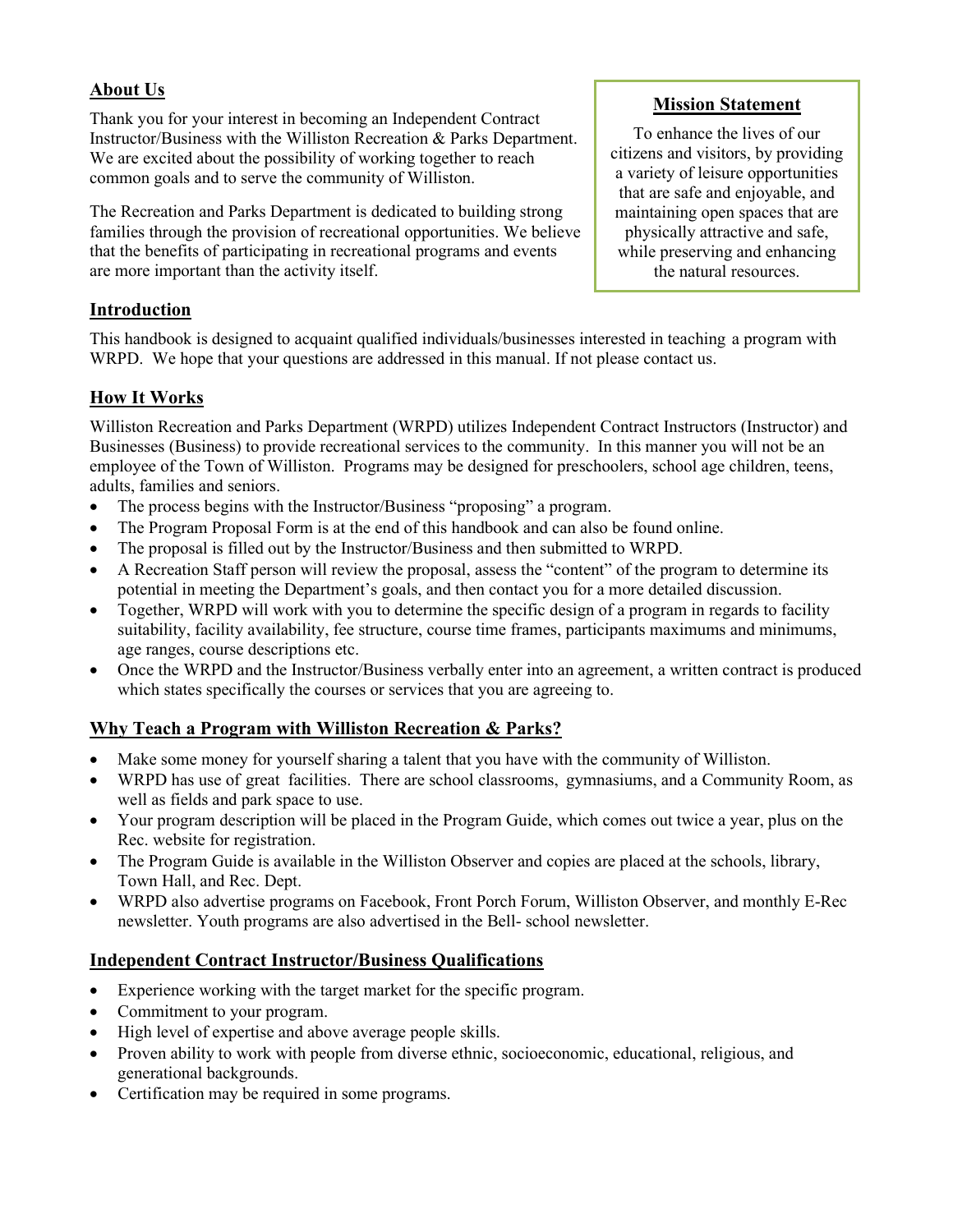## **Independent Contract Instructor/Business Information**

#### **Background Checks**

- As a condition of offering programs with WRPD, all people working in a program will be background checked.
- Independent Instructors will be checked annually by the WRPD
- Businesses- That do not conduct checks or have the means to do so, individuals will be checked by the WRPD.
- If a Business does background checks on its employees, there will be statement on the agreement to initial stating that you do, and everyone has passed.
- The WRPD conducts background checks with Vermont Crime Information Center (VCIC) and with Agency of Human Services for Adult/Child Abuse Registries.
- Background checks are free of charge and provided by WRPD.

## **W-9 Form**

- Instructors/Businesses are required to sign and submit a W-9 form to WRPD.
- Under the United States Internal Revenue Code, the Town of Williston is required to report the payment(s) that are made to you each year.

## **Non-Employee Work Agreement & Liability Hold-Harmless Agreement**

• Instructors/Businesses have to complete, sign and submit each of these forms prior to starting the program, this is to be submitted with the paperwork for payment.

## **Certificate of Insurance (Businesses Only)**

• Businesses are required to provide a Certificate of Insurance showing General Liability coverage and Workers Comp coverage, if the business has employees.

#### **Independent Contract Instructor/Business/Business Agreement**

- WRPD requires that all Instructors/Businesses enter into an Independent Contract Agreement with WRPD.
- A copy of the Agreement will be provided by the WRPD to be signed.
- The agreement will be good for the calendar year and a new agreement has to be reached and signed after January 1 of each year.

## **Payment to Independent Contract Instructor/Business/Business**

- The Instructor/Business sets their own program fees- Per Participant or Waive Fees.
- WRPD then adds on to that amount, \$10-\$25 per participant.
- The fee covers Dept. administration and facility use fees.
- Payment can be submitted after the second meeting date of a program.
- It is the Instructor's/Business' responsibility to submit an invoice for payment.
- Any unpaid registrations or outstanding balances will hold up your payment, WRPD will not pay for monies that are not collected.

#### **Program Cancellations**

- In the event that a program needs to be cancelled, the Instructor/Business must contact WRPD immediately.
- Instructor/Business may be responsible for contacting all participants regarding cancellations.

## **Registration**

- The WRPD will be responsible for the registration of participants.
- Registrations for programs are first come, first serve, and done online or in-person.
- No registrations are to be taken by the Instructor/Business.
- All participants must register with WRPD before participating in a program.
- It is the Instructor's/Business' responsibility to ensure that all program participants are registered.
- Waiting list registrations must be taken in the order that they registered.
- •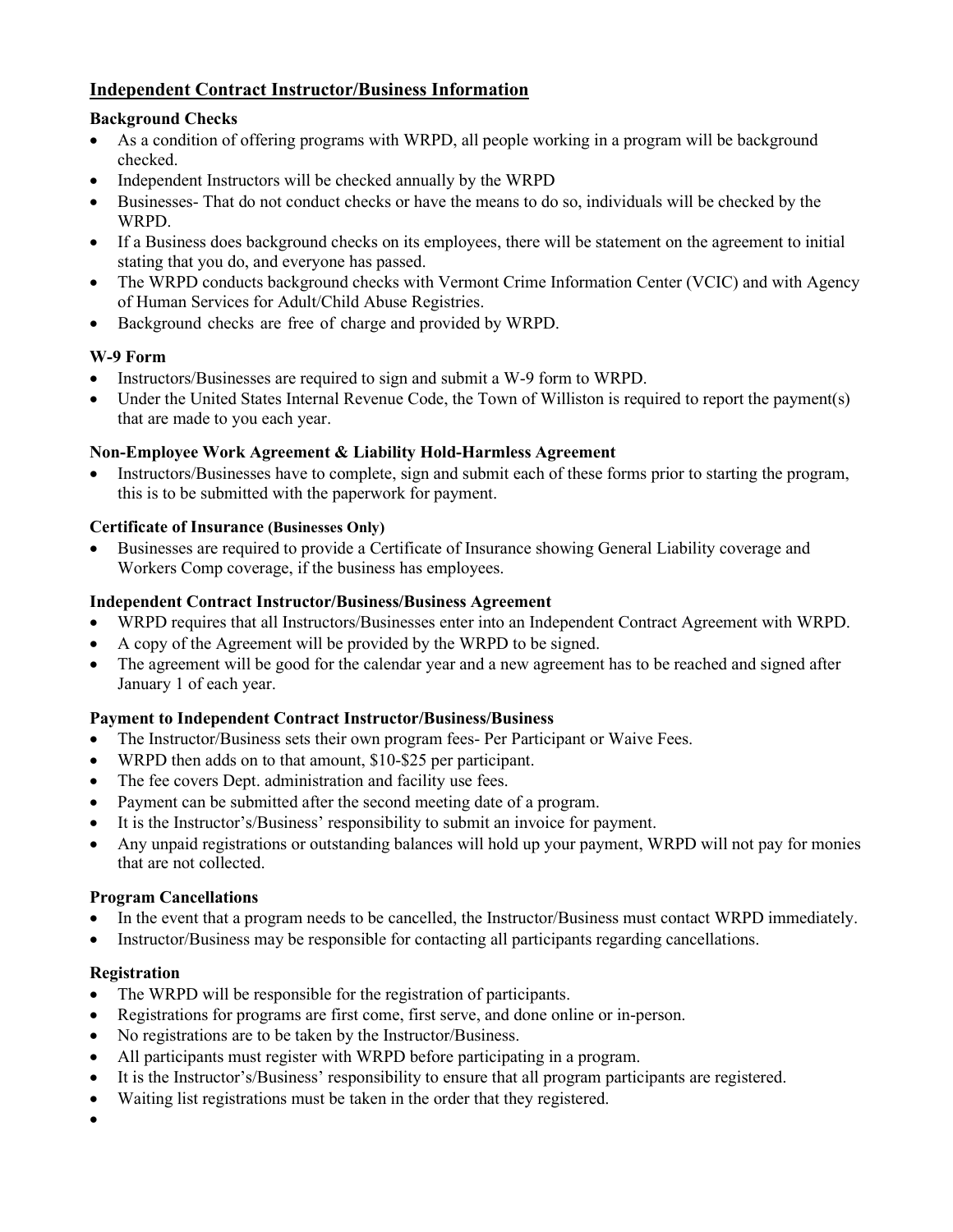#### **Program Scheduling**

- Instructors/Businesses are responsible for submitting program schedules through the program proposal.
- WRPD will attempt to accommodate Instructor/Business's schedule request.

#### **Holidays**

• The WRPD observes the Holidays listed below. When programming your programs, keep in mind that these holidays may affect your program schedules.

| New Year's Day   | Martin Luther King, Jr. Day | President's Day                      | Memorial Day |
|------------------|-----------------------------|--------------------------------------|--------------|
| Independence Day | Bennington Battle Day       | Labor Day                            | Columbus Day |
| Veteran's Day    | Thanksgiving Day            | Day after Thanksgiving Christmas Day |              |

• The school observes the following Holidays and School breaks. When programming your programs, keep in mind these holidays and school breaks as school facilities are not available.

| New Year's Day     | Martin Luther King, Jr. Day | February Break                | April Break |
|--------------------|-----------------------------|-------------------------------|-------------|
| Memorial Day       | Summer Break- June-Aug      | Labor Day                     | Yom Kippur  |
| Thanksgiving Break | December Break              | Other-School related closures |             |

#### **Checking Your Program Enrollment**

- Once registration has started for a program you can inquire about your enrollment at any time by calling WRPD.
- You can also create an account on the Rec. website and you can be added as an Instructor/Business to view your rosters.
- A staff member will inform you of the number registered a week prior to the start date.
- At this time, you can choose to cancel or hold the program, based on the minimum number you needed.
- All camps will have a deadline date in early June.
- Registration continues up to the day before, unless full then a waiting list is taking.

#### **Attendance and Rosters**

- The roster for your program will be provided to you prior to the first night of your program by email.
- Participants must be on the roster or have a receipt before they are admitted in the program.
- Rosters contain confidential info for the instructor's use and are not to be shared with anyone else.
- At the end of the program all rosters must be turned in or destroyed.

#### **Promoting the Program**

- WRPD will place program descriptions in the Program Guide. The Guide goes out twice a year in the Williston Observer, local newspaper. Space is limited so description may be cut down.
- The program description will also be listed on the Rec. website under the Program tab. No space limits.
- It is important for Instructor/Business to promote and market their own program. WRPD can help with this.

#### **Facility Usage**

- Programs can be held in the Williston Central or Allen Brook Schools or at your place of business.
- Instructors/Businesses need to specify what his/her program needs are in their program proposal to have the proper facility booked.

#### **Facility or Program Room Set-ups**

- All Instructors/Businesses will be allowed to set up their program rooms 15 minutes prior to the program activities beginning.
- The Instructor/Business must always leave the room in the condition in which it was found. This means he/she must clean up any materials (art supplies, papers, etc.) after the program ends.
- Instructors/Businesses may not use any materials, machines or computers at any of the facilities. Plan to have copies printed at your expense.
- Custodians do not work for WRPD and have their own job to do. They can unlock the room for you, but they are not responsible for any further setup or break down.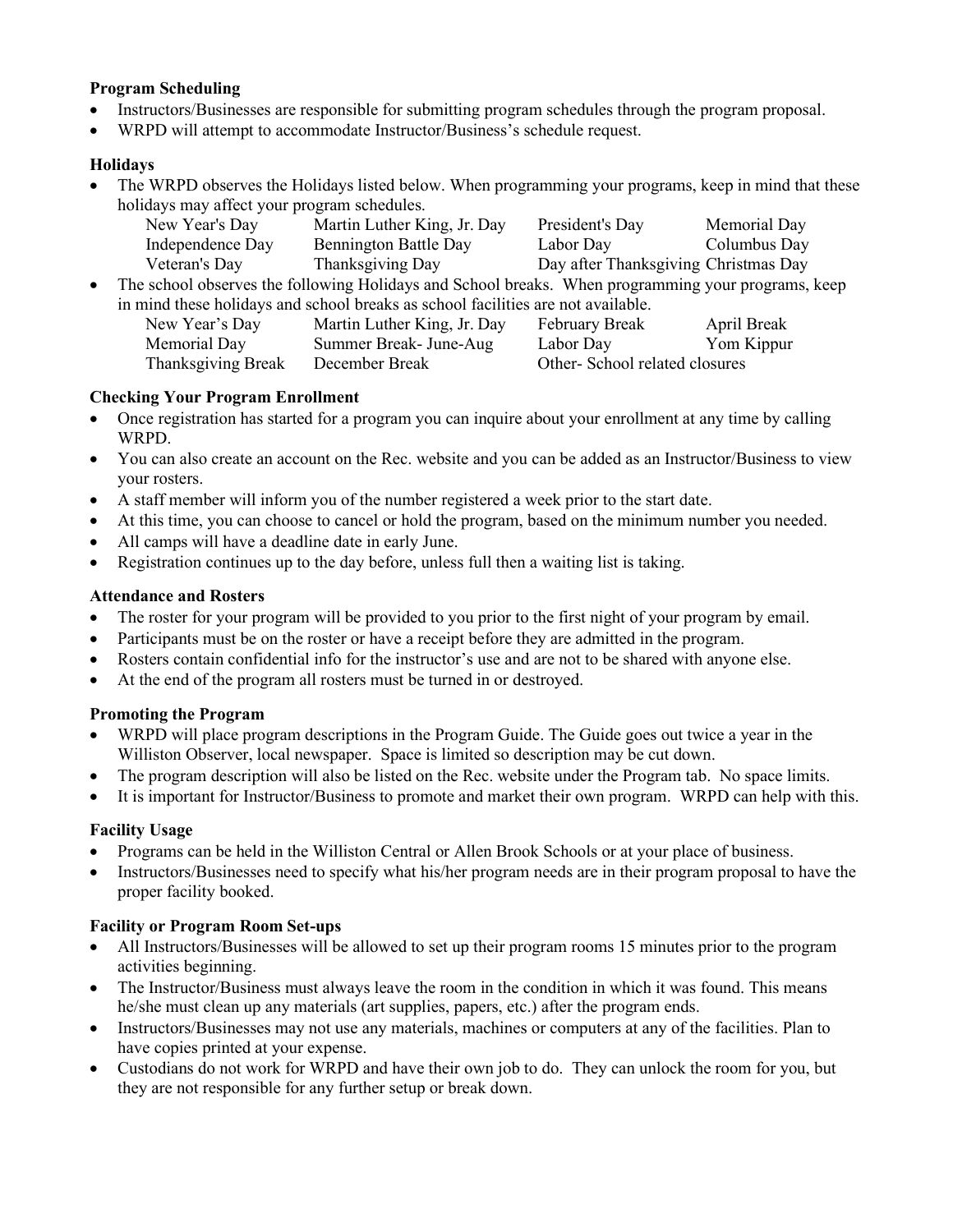#### **Accident and Incident Reports**

- All accidents and incidents must be reported, no matter how minor they may appear.
- If an accident occurs in your program, please act calmly, promptly, and efficiently and take care of the situation.
- You will be responsible for preparing the accident and incident report.

#### **Emergency Evacuation**

- A wide variety of emergencies both man-made and natural may require the facility to be evacuated.
- These emergencies include fires, explosions, earthquakes, toxic material releases, biological releases, bomb threats and violence. Each facility has Evacuation Route Maps posted throughout the facility.
- There is also the possibility that a school needs to go into **LOCKDOWN**. Below is the procedure
	- o Go to the closest room.
	- o Close and lock classroom and exterior doors.
	- o Turn off lights and shut curtains/blinds.
	- o Stay away from doors and windows.<br>
	o If outdoors, move away from buildin
	- If outdoors, move away from building to a safe location.
	- o Remain quiet. Silence all cell phones.
	- O Direct participants not to use cell phones.<br>
	O Only use classroom phone for emergencie
	- Only use classroom phone for emergencies.
	- o Implement **RUN, HIDE, FIGHT** based on situational awareness
	- o **"ALL CLEAR"** signal will only be delivered by an identified administrator

#### **Americans With Disability Act (ADA)**

• In accordance with the requirements of title II of the Americans with Disabilities Act of 1990, WRPD does not discriminate against qualified individuals with disabilities on the basis of disability in Parks and Recreation's services, programs, or activities.

## **Policies & Procedures**

WRPD holds Independent Contract Instructors/Businesses responsible for the following policies and procedures.

- **Representing the WRPD through Professional Conduct** Though not employees of the WRPD, Instructors/Businesses do represent WRPD. To some participants, the Instructor/Business is the only representative they see. Instructors/Businesses must conduct themselves in a professional manner including dressing and speaking professionally, and supporting policies and WRPD decisions.
- **Releasing of Minors** At the end of the program, the Instructor/Business must not release children to anyone other than authorized parent, guardian, or to an individual authorized by the parent. Never release a child to someone who is unknown to the child or to whom the child expresses fear or uncertainty.
- **Instructors/Businesses Relationship with Participants** The Instructor/Business must not have contact with a single participant unobservable by other staff, parents or participants at any time. Parents should be invited and encouraged to visit the program at any time and do not need to ask permission to do so.
- **Safety of Participants** The Instructor's/Business' primary responsibility is to ensure the safety of participants involved with your program. Visually inspect the facilities that you are working in. If any aspect of the area appears unsafe, it is your responsibility to take actions that will ensure participant safety.
- **First Aid Provision** It is the Instructor's/Business' responsibility to know where the first aid kit is located for all facilities in which they provide services. If your program is outside it is your responsibility to have a first aid kit. For minor first aid (band aid etc.) a first aid kit will suffice. For Serious accidents, DO NOT MOVE the injured participant, call 9-1-1. If a child is involved, notify the parent or guardian.
- **Discrimination and Harassment** –Discrimination and harassment can be defined as any behavior that is disrespectful and causes discomfort to another person, be it physical, verbal, visual, or sexual. Instructors/Businesses are responsible for their own actions/conduct, and must never engage in discrimination and harassment.
- **Personal Business** The Instructor/Business may not receive or make personal phone calls (except in emergency), nor have their own children with them, while performing services for WRPD.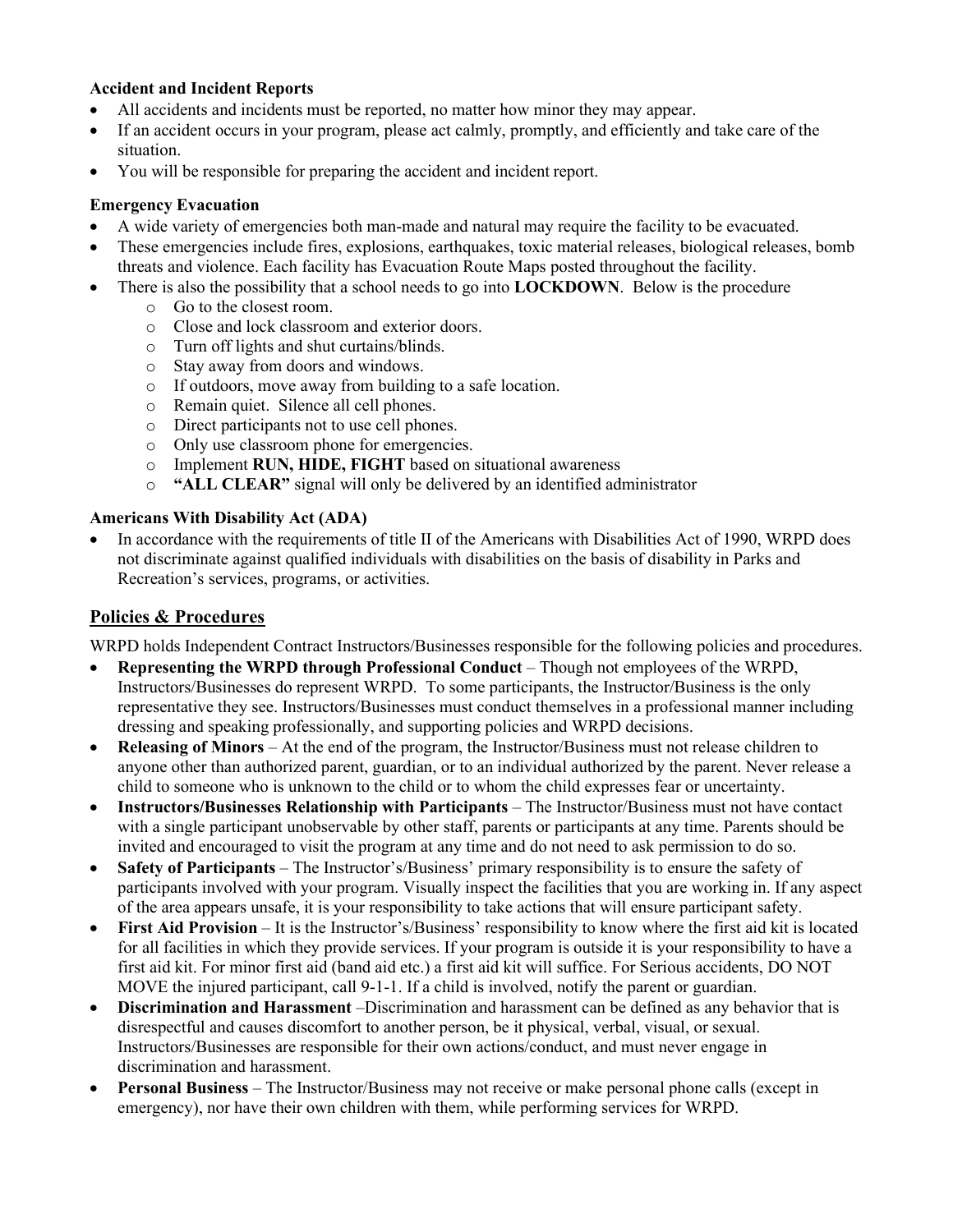## **Information on the Rec. Website**

The below information is on the Rec. website for the public to view. It explains the Policy and Procedures of Registration, Refunds, Cancellations, and other info. Please make yourself familiar with the info.

#### **Online Registration & Payment Options**

**Please Read**: There are four ways that you can use this site to register for Recreation Programs. Be sure to read through each before beginning the process. Some programs might not be available for online registration.

#### **Online Registration & Online Payment with a Credit Card**.

Select the programs that you want and place them into your shopping cart.

Proceed to check out.

At the payment option choose- "**Check Out Online**" and pay with a credit card.

You will be enrolled and paid for those programs that you selected.

**Processing Fee:** There is a \$2 or 3.5% processing fee, whichever is higher, on your total balance at the end of your transaction. The program fee will be billed by Williston Recreation & Parks, and the processing fee will be billed by GovtPortal. The town does not collect or keep the processing fees.

#### **Online Registration & Offline Payment- Print Form and Pay with Check/Cash**.

Select the programs that you want and place them into your shopping cart. Proceed to check out.

At the payment option choose- "**Check Out Offline**" and print off the Registration Form.

The form needs to be mailed or brought in with payment, either check or cash (credit cards are not accepted at the office).

**Note**: Using the Offline Payment Option- "Check Out Offline" does **NOT** enroll the person for the program(s) that were selected, until payment, by check or cash, has been received and processed. The person is not counted towards the minimum or maximum numbers for a program and may not get into the program if it fills before we receive the payment. Send in or drop off payment immediately.

**Drop Box-** A drop box is available for after hour payments of programs. The box is located at the back entrance to the Town Hall Building- 7900 Williston Rd. Place printed form and payment in an envelope marked with "Recreation".

**Special Registration-** There may be programs listed on the site, but not available for online registration. If so, in the register section of the listing, it will state what needs to be done for registration or state No Registration Needed.

**Waiting List**- If a program is full and you want to be on the waiting list

Register online and place programs in your cart

At check-out choose "Check Out Online".

No fees will be charged.

Choosing "Print a Registration Form" will not place you on the waiting list.

#### **Program Registration & Cancellation Info**

#### **Program Registration**

All registrations are done online through the public side of the website or in-house. Registrations are accepted online or In-Person (registrations are not accepted over the phone). In-Person registrations need to have created a household account on the Recreation website prior to coming in. Registrations are accepted on a first come, first serve basis. Some programs have limited enrollment, so early registration is encouraged. Registration on the website can be paid online or offline; Online payment is with a credit card; Offline payment is to mail or drop off the receipt with payment. (credit cards are not accepted at the Rec. Office).

#### **Program Registration Deadlines**

Registration deadlines are set at 7 days prior to the start date of a program, unless otherwise stated. Deadlines are set to ensure that minimum numbers are met to offer a program. Registrations received after the deadline